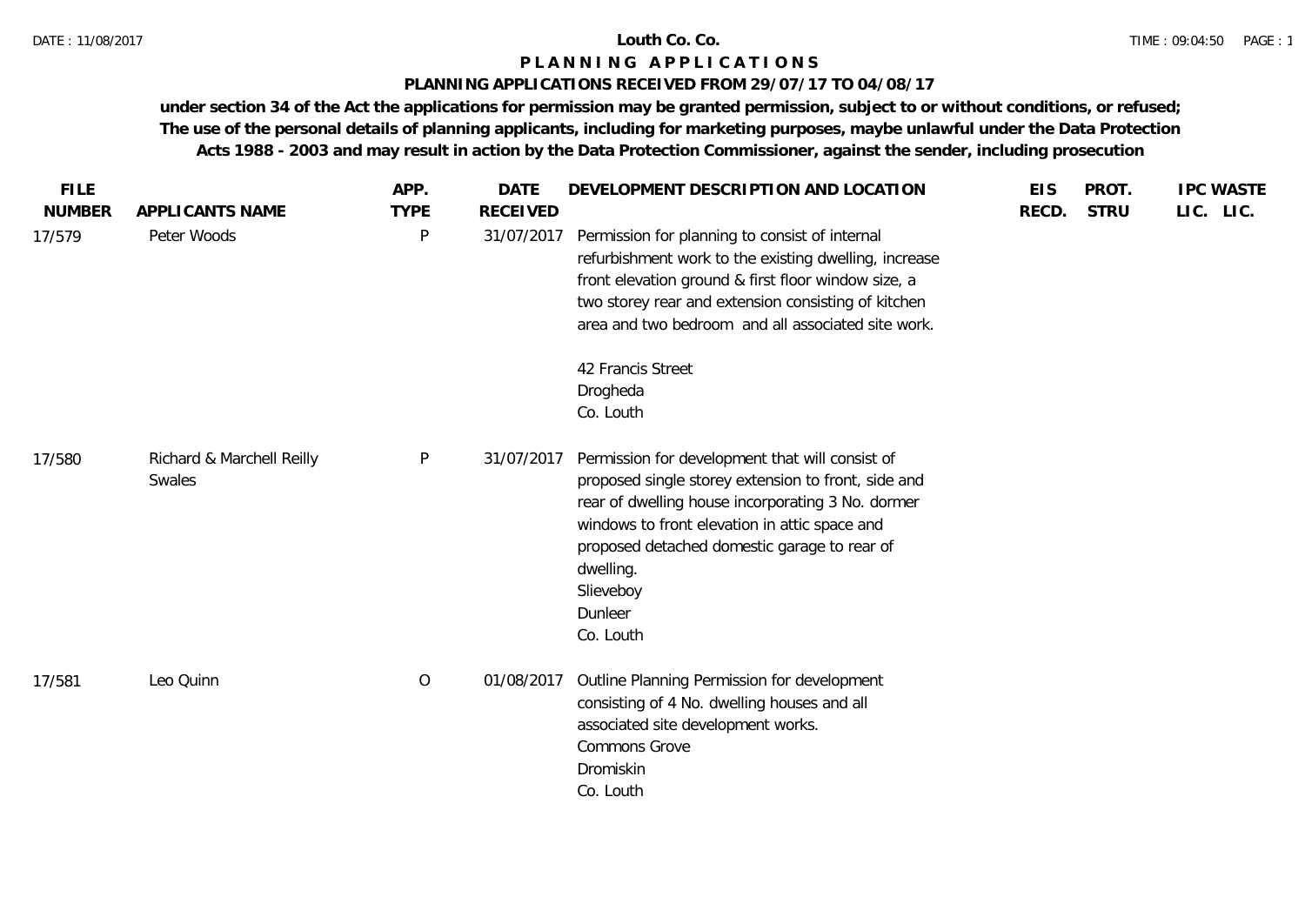## **PLANNING APPLICATIONS RECEIVED FROM 29/07/17 TO 04/08/17**

| <b>FILE</b>   |                         | APP.         | <b>DATE</b>     | DEVELOPMENT DESCRIPTION AND LOCATION                                                                                                                                                                                                                                                                                                                 | <b>EIS</b> | PROT.       | <b>IPC WASTE</b> |
|---------------|-------------------------|--------------|-----------------|------------------------------------------------------------------------------------------------------------------------------------------------------------------------------------------------------------------------------------------------------------------------------------------------------------------------------------------------------|------------|-------------|------------------|
| <b>NUMBER</b> | APPLICANTS NAME         | <b>TYPE</b>  | <b>RECEIVED</b> |                                                                                                                                                                                                                                                                                                                                                      | RECD.      | <b>STRU</b> | LIC. LIC.        |
| 17/582        | Don McGailey            | $\mathsf{P}$ | 01/08/2017      | Permission for development that consists of<br>demolition of existing extension to rear of dwelling<br>house and erection of new extension to rear of<br>existing dwelling house and all associated site<br>development works.<br>16 St. Clements Park<br>Point Road<br><b>Dundalk</b><br>Co. Louth                                                  |            |             |                  |
| 17/583        | Terry & Karen McCloskey | $\circ$      | 03/08/2017      | Outline Permission for a dwelling house, Domestic<br>Garage, waste water treatment system, percolation<br>area and associated site development works.<br>Drumnacarra<br>Ravensdale<br><b>Dundalk</b><br>Co. Louth                                                                                                                                    |            |             |                  |
| 17/584        | David & Sabina Brennan  | $\mathsf{P}$ | 03/08/2017      | Permission for development consisting of a new 3<br>bedroom part single storey/ part two storey dwelling<br>house, new vehicular entrance with right of way to<br>Ghan Road, new foul sewer connection for proposed<br>new dwelling and existing house, all associated site<br>works and landscaping works.<br>Ghan Road<br>Carlingford<br>Co. Louth |            |             |                  |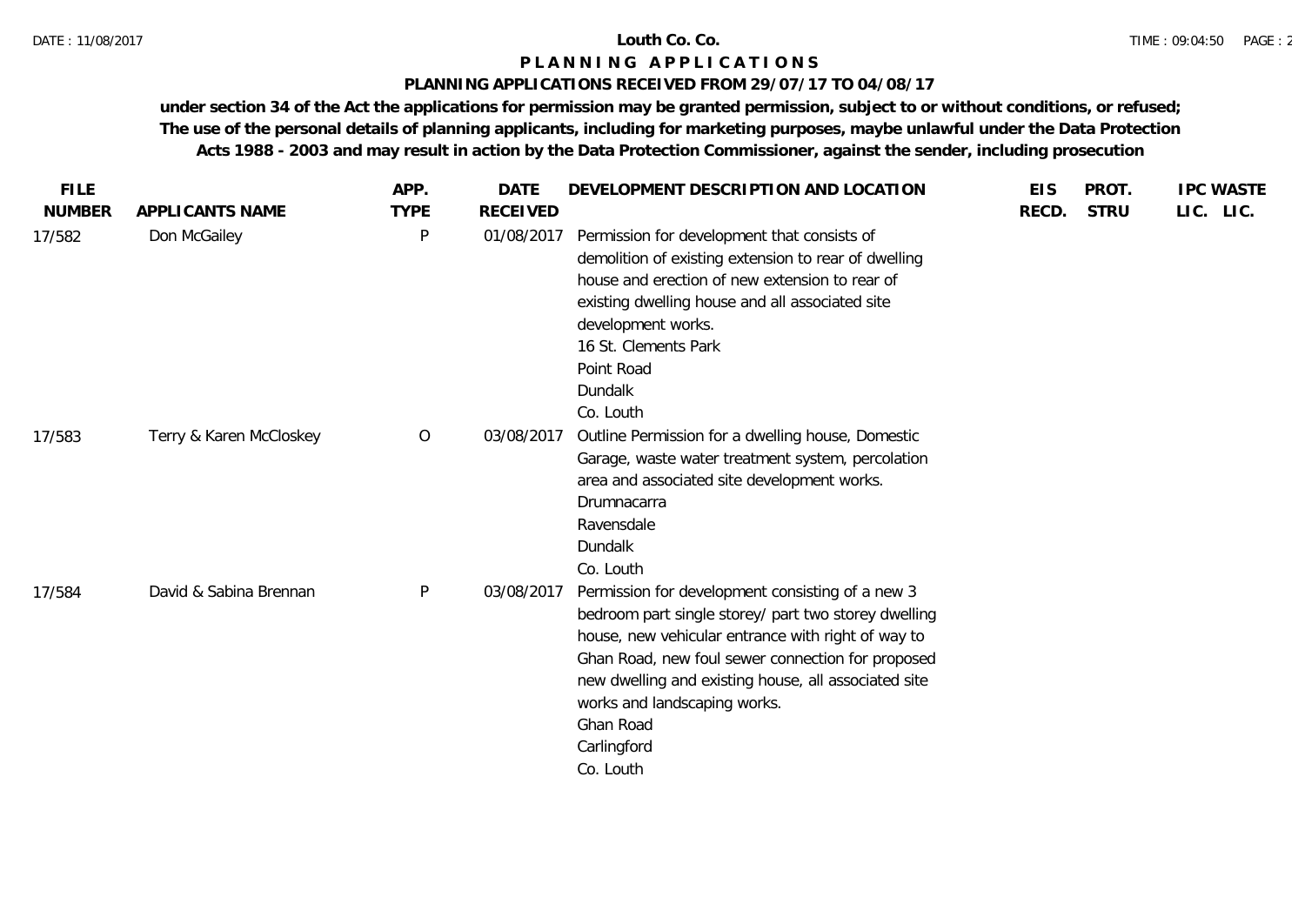### **PLANNING APPLICATIONS RECEIVED FROM 29/07/17 TO 04/08/17**

| <b>FILE</b>   |                                   | APP.         | DATE            | DEVELOPMENT DESCRIPTION AND LOCATION                                                                                                                                                                                                                             | <b>EIS</b> | PROT.       | <b>IPC WASTE</b> |
|---------------|-----------------------------------|--------------|-----------------|------------------------------------------------------------------------------------------------------------------------------------------------------------------------------------------------------------------------------------------------------------------|------------|-------------|------------------|
| <b>NUMBER</b> | APPLICANTS NAME                   | <b>TYPE</b>  | <b>RECEIVED</b> |                                                                                                                                                                                                                                                                  | RECD.      | <b>STRU</b> | LIC. LIC.        |
| 17/585        | Kelly Grain Ltd                   | $\mathsf{P}$ | 02/08/2017      | Permission to form a new vehicle entrance on to the<br>public roads.<br>Rathbody<br>Ardee<br>Co. Louth                                                                                                                                                           |            |             |                  |
| 17/586        | St Columcilles National<br>School | P            | 04/08/2017      | Permission for a development that will consist of a<br>single storey prefabricated classroom structure and<br>all ancillary site development works.<br>Tullydonnell<br>Togher<br>Co. Louth                                                                       |            |             |                  |
| 17/587        | Neil McGorrian                    | P            | 02/08/2017      | Permission for conversion of the existing building of<br>Coachman's Inn into a dwelling house. demolition of<br>existing single storey extension to the rear and<br>associated site works.<br>Coachman's Inn<br>Dublin Road<br>Lurgangreen<br>Dundalk, Co. Louth |            |             |                  |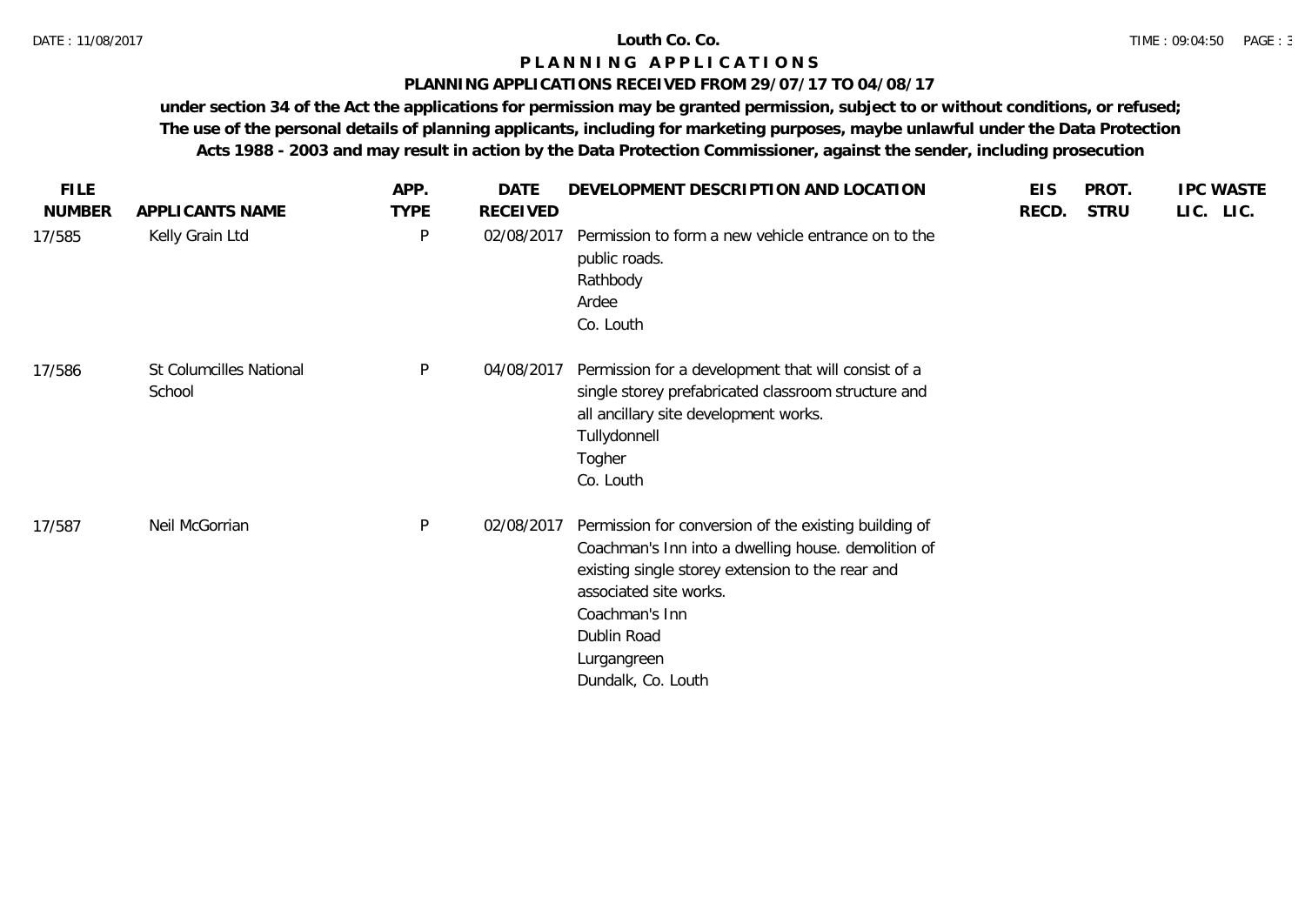## **PLANNING APPLICATIONS RECEIVED FROM 29/07/17 TO 04/08/17**

| <b>FILE</b>   |                                           | APP.        | <b>DATE</b>     | DEVELOPMENT DESCRIPTION AND LOCATION                                                                                                                                                                                                                                                                                                                                                                                                                       | <b>EIS</b> | PROT.       | <b>IPC WASTE</b> |
|---------------|-------------------------------------------|-------------|-----------------|------------------------------------------------------------------------------------------------------------------------------------------------------------------------------------------------------------------------------------------------------------------------------------------------------------------------------------------------------------------------------------------------------------------------------------------------------------|------------|-------------|------------------|
| <b>NUMBER</b> | <b>APPLICANTS NAME</b>                    | <b>TYPE</b> | <b>RECEIVED</b> |                                                                                                                                                                                                                                                                                                                                                                                                                                                            | RECD.      | <b>STRU</b> | LIC. LIC.        |
| 17/588        | Cecil Sharkey                             | P           | 04/08/2017      | Permission for development that will consist of the<br>demolition of existing shed, reconstruction and<br>extension of the old hostel building and conversion<br>of same to coffee shop and bar including outside<br>decking, viewing platform, storage, car parking and<br>proprietary waste water treatment system.<br>Clogher<br>Clogherhead<br>Co. Louth                                                                                               |            |             |                  |
| 17/589        | Niall Lynch T/A Lynch's<br>Foodstores Ltd | P           | 04/08/2017      | Permission is sought for replacement shop front &<br>signage and associated works.<br>Supermarket Unit<br>Main Road Tullyallen<br>Drogheda<br>Co. Louth                                                                                                                                                                                                                                                                                                    |            |             |                  |
| 17/590        | Pepperoni Industries Ltd                  | P           | 04/08/2017      | Permission to extend the permitted operating hours<br>of Domino's (as previously permitted by condition<br>No.23 of Reg. Ref. 03/70). The Adelphi Centre is a<br>Protected Structure. The proposed operating hours<br>will now be 12:00-04:00 hours daily (with the public<br>opening hours between 12:00-01:30 hours daily and<br>home deliveries only between 12:00-04:00 hours<br>daily).<br>Domino's<br>Unit 1<br>Adelphi Centre<br>Dundalk, Co. Louth |            | Y           |                  |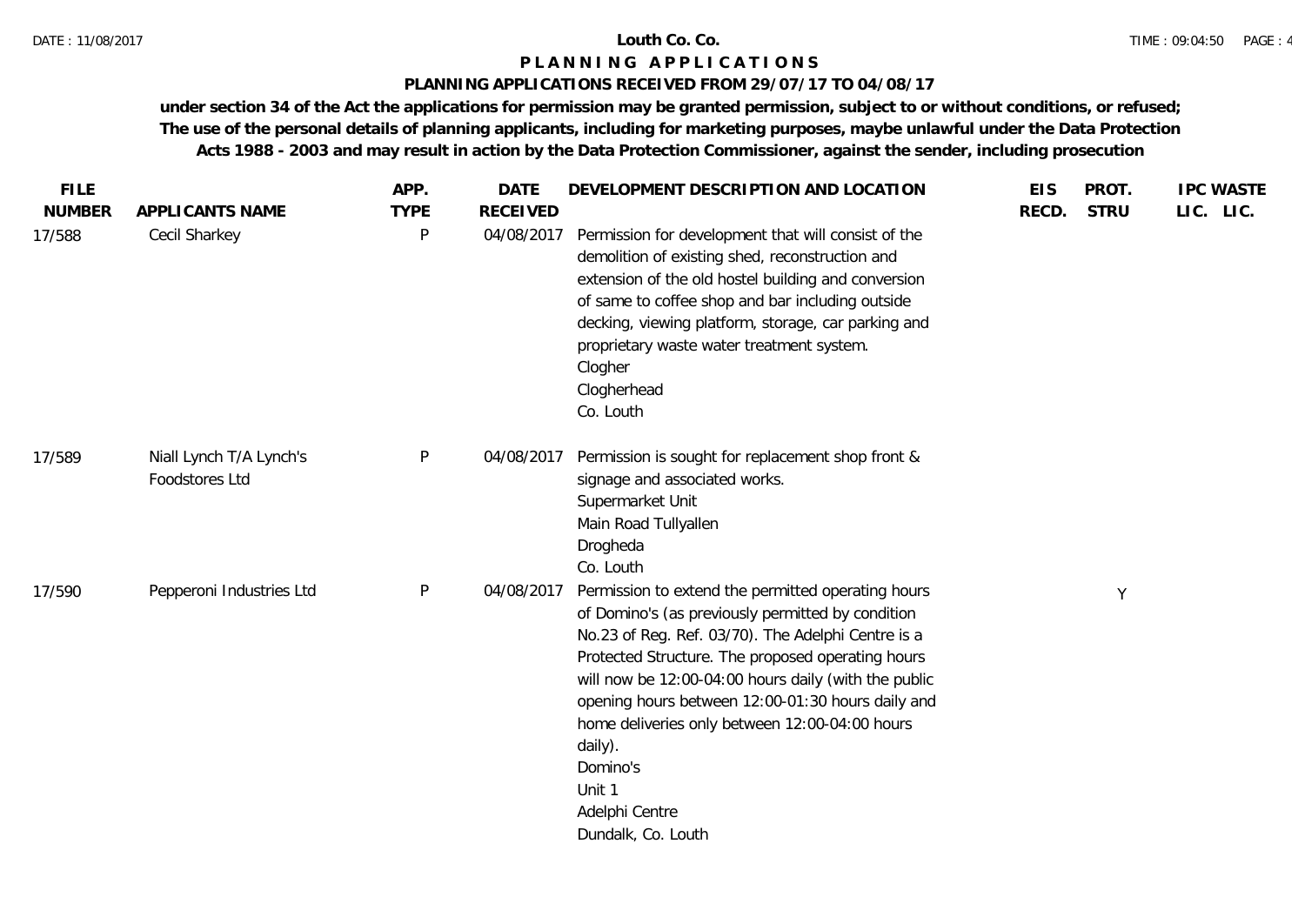## **PLANNING APPLICATIONS RECEIVED FROM 29/07/17 TO 04/08/17**

| <b>FILE</b>   |                 | APP.           | <b>DATE</b>     | DEVELOPMENT DESCRIPTION AND LOCATION                                                                                                                                                                                                                                                         | <b>EIS</b> | PROT.       | <b>IPC WASTE</b> |
|---------------|-----------------|----------------|-----------------|----------------------------------------------------------------------------------------------------------------------------------------------------------------------------------------------------------------------------------------------------------------------------------------------|------------|-------------|------------------|
| <b>NUMBER</b> | APPLICANTS NAME | <b>TYPE</b>    | <b>RECEIVED</b> |                                                                                                                                                                                                                                                                                              | RECD.      | <b>STRU</b> | LIC. LIC.        |
| 17/591        | Patrick Kirk    | $\overline{O}$ | 04/08/2017      | Outline permission for development consisting of a<br>dwelling house, waste water treatment system,<br>percolation area, alterations to existing front<br>boundary and entrance and all associated site<br>development works.<br>Ballymakellett<br>Ravensdale<br>Dundalk<br>Co. Louth        |            |             |                  |
| 17/592        | Emma Kirk       | $\circ$        | 04/08/2017      | Outline permission for development consisting of a<br>dwelling house, waste water treatment system,<br>percolation area, alterations to existing front<br>boundary and entrance and all associated site<br>development works.<br>Ballymakellett<br>Ravensdale<br><b>Dundalk</b><br>Co. Louth |            |             |                  |
| 17/593        | Ruairi O'Connor | P              | 04/08/2017      | Permission for development for a detached single<br>storey dwelling house with 1.5 storey segment to<br>south section, install a waste water treatment system<br>with percolation area & associated site works.<br>Rootate<br>Co. Louth                                                      |            |             |                  |